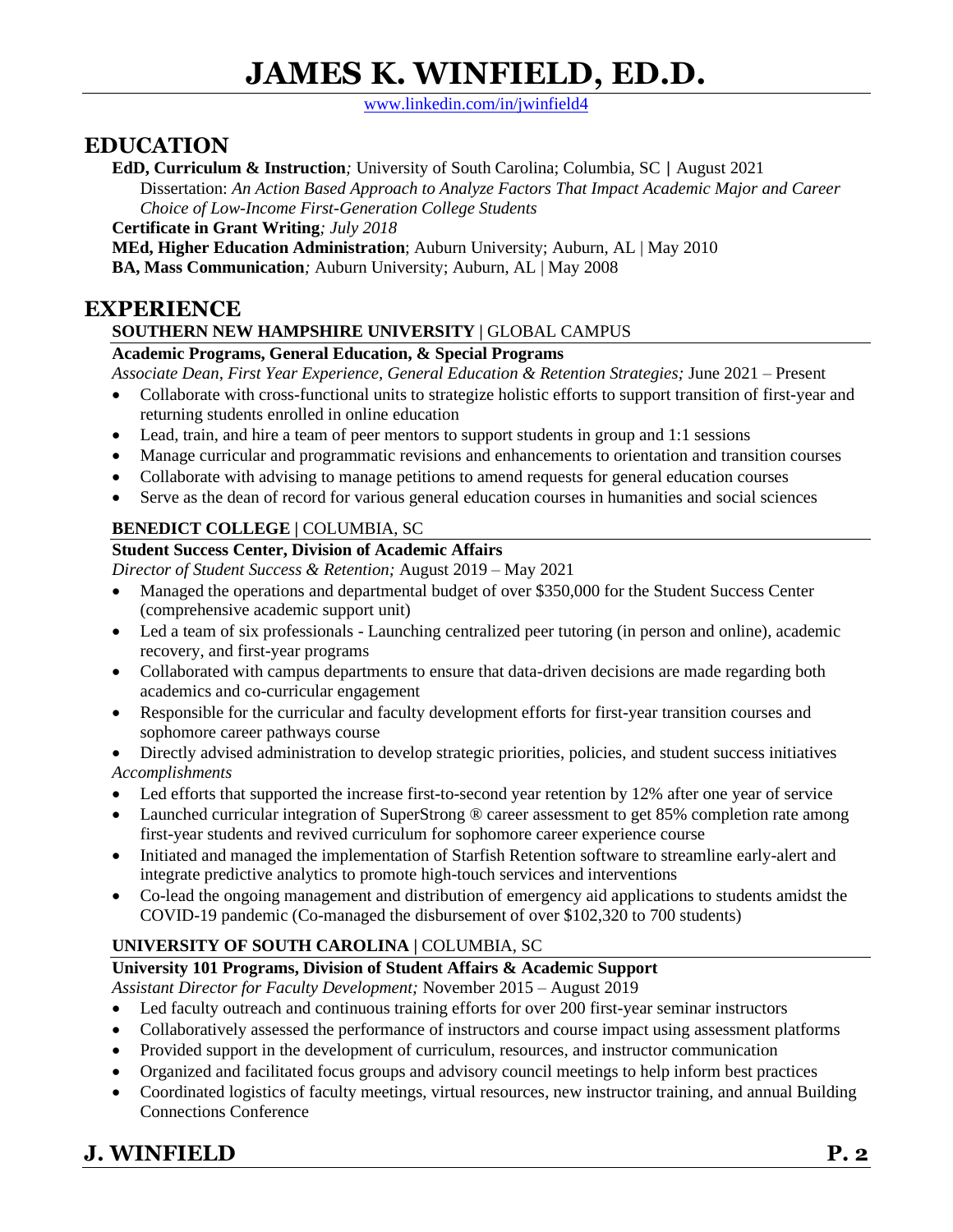# **EXPERIENCE CONTINUED**

#### *Accomplishments*

- Ensured quality preparation of all seminar faculty, boasting 98% of instructors feeling prepared to teach
- Managed partnerships and developed curriculum and training for instructors of Capstone (high-ability) students and the Darla Moore School of Business specific seminar sections
- Led institution's efforts to become a member of inaugural First-Forward institution through NASPA and the Center for First-generation Student Success

#### **Division of Student Affairs & Academic Support**

*Co-Chair of Professional Development;* June 2015 – June 2017

- Communicated closely with Vice-President for Student Affairs and AVPs to ensure quality programming
- Led three sub-committees to directly plan recognition events, ongoing development, onboarding efforts for new staff and graduate students, and annual ideaPOP! Conference
- Managed budget of over \$35,000 to plan events for over 400 employees within the division
- Negotiated contracts and organized logistics for speaking engagements for recognized researchers and practitioners for monthly development meetings and conferences

#### **Student Success Center, Division of Student Affairs & Academic Support**

*Coordinator of Outreach and Success Consultant;* June 2013 – November 2015

- Identified at-risk student populations and created communication plans for targeted outreach efforts
- Provided online training and development for staff of student peer callers on FERPA compliance
- Co-managed and implemented award-winning University-wide early-alert and intervention systems
- Annually assisted 1,200 first-year students to provide navigation and support online and in-person
- Fostered and sustained relationships with on-campus partners: Multicultural Affairs, University Housing, Financial Aid and academic departments for outreach campaigns and student retention efforts

#### *Accomplishments*

- Directly managed Student Success Call Center initiative from 2013-2014, leading a 28% increase in incoming calls and 10% increase in outreach to at-risk students
- Launched comprehensive referral system that provided interventions for over 1,750 students in two years

### **TRIO Programs, Division of Student Affairs & Academic Support**

*Pre-College Counselor, Upward Bound Program;* August 2012 – June 2013

- Prepared 110 low-income first-generation high school students for institutions of higher education
- Organized social and academic based enrichment programs for students of all grade level
- Communicated with guidance counselors to coordinate academic intervention for at-risk students
- Facilitated sessions on financial aid, college test preparation, and admissions to students and parents

#### *Accomplishments*

- Planned a comprehensive experiential summer bridge program for over 80 senior students
- Supported senior class participants in acquiring over \$250,000 in academic scholarships
- Ensured the placement of 92% of senior students into post-secondary education
- Created pre-college enrichment model for district-sponsored 21<sup>st</sup> Century Learning Center

### **AUBURN UNIVERSITY |** AUBURN, AL

### **Office of Student Involvement, Division of Student Affairs**

*Program Advisor, Student Government Association (SGA);* June 2010 – July 2012 *Graduate Advisor, Student Government Association (SGA);* August 2009 – May 2010

- Trained student and volunteer staff of over 200 and managed 45 programs and initiatives
- Directly advised SGA executive council, senate, cabinet, and elections board
- Supervised business manager, two graduate assistants, and an annual program budget of over \$250,000
- Collaborated with government officials to organize student lobbying efforts on educational advocacy
- Managed donations, relationships, and leveraged resources with for-profit and non-profit organizations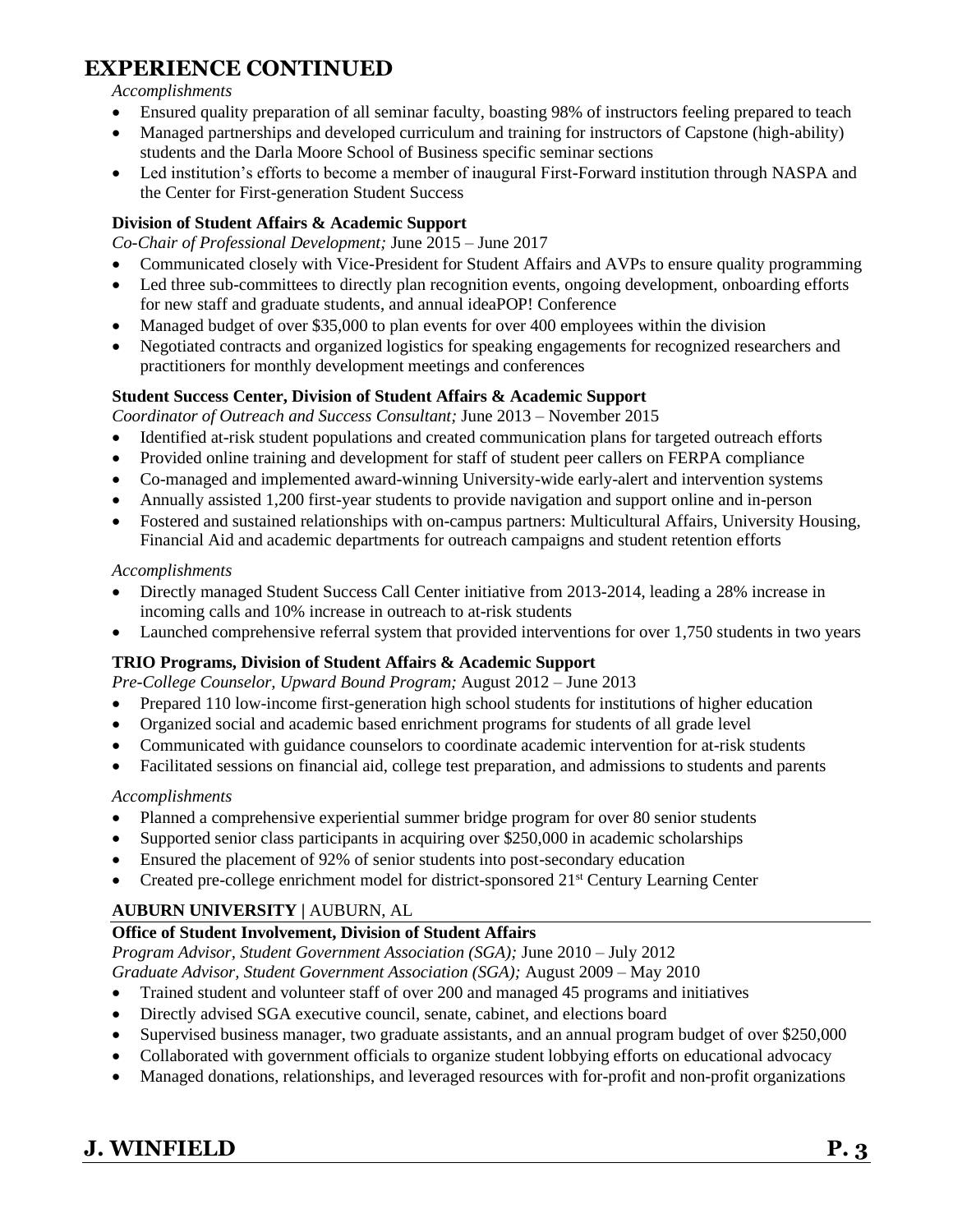#### *Accomplishments*

- Transitioned successfully from graduate assistant to full-time professional after one year of service
- Oversaw service initiatives that raised over \$400,000 for philanthropic causes from 2010-2012
- Aided in the allocation of 1.3 million dollars in student fees to student-led programs and initiatives
- Coordinated with athletics and marching band to organize spirit events, pep rallies, and homecoming events

#### **Secretary to the Board of Trustees Office**

*Administrative Specialist;* August 2007 – May 2009

- Served as a host and ambassador for events hosted by the Office of the University President
- Maintained efficient office operations and managed assignments and events calendar for student workers
- Prepared and distributed confidential materials for quarterly board meetings

#### **Office of Development, Samuel Ginn College of Engineering**

*Intern, Student Giving and Young Alumni;* January 2010 – May 2010

- Planned inaugural state-wide young alumni events and prepared accurate donor information for development associates and officers
- Assisted with stewardship activities for the University's first annual student giving campaign
- Presented student giving campaign information to classes and student organizations

#### **Educational Support Services, Office of Undergraduate Studies**

*Graduate Assistant, Living-Learning Communities;* August 2008 – May 2009

- Conducted research and promotion that led to a 50% expansion in learning communities
- Provided framework and research for the implementation of an inaugural faculty-in-residence program

#### **NOVA SOUTHEASTERN UNIVERSITY |** DAVIE/FORT LAUDERDALE, FL

#### **Office of New Student Orientation; Division of Student Affairs**

*(NODA) Programming and Assessment Intern;* May 2009 – August 2009

- Researched and developed plans for innovative transitional student programs for commuter students
- Collaboratively coordinated orientation programs for over 900 first-year students, transfer, and nontraditional students and their parents
- Facilitated advisement, training, and debriefing sessions for 16 student orientation leaders

*Accomplishments:*

- Conducted research utilized to create Shark Camp, NSU's first Summer Extended Orientation Program
- Administered engagement assessments to 540 incoming first-year students

### **TEACHING EXPERIENCE**

*College Experience 111 & 112: First Year Transition Course*, Benedict College, (Fall 2019-May 2021)

- *Appreciative Advising & Education*, University of South Carolina-College of Education, Online Co-Instructor, (Fall 2014, Summer 2015)
- *The Teacher as Manager* (EDLP 520), University of South Carolina, Instructor, (Fall 2017-Fall 2018)
- *The Student in The University: First-Year Seminar* (UNIV 101), University of South Carolina, Instructor, (Fall 2013-Fall 2018) General and TRIO Specific Sections
- *Pre-College Enrichment for High School Students*, University of South Carolina-Upward Bound Program, Instructor, (Fall 2012-Spring 2013)
- *Early College Exploration*, Richland School District One, 21<sup>st</sup> Century Learning Center/S.O.A.R. Program, Afterschool Session Facilitator, (Fall 2012-Spring 2013)

*The Auburn Experience: First-Year Seminar* (UNIV 1000), Auburn University, Co-Instructor, (Fall 2008)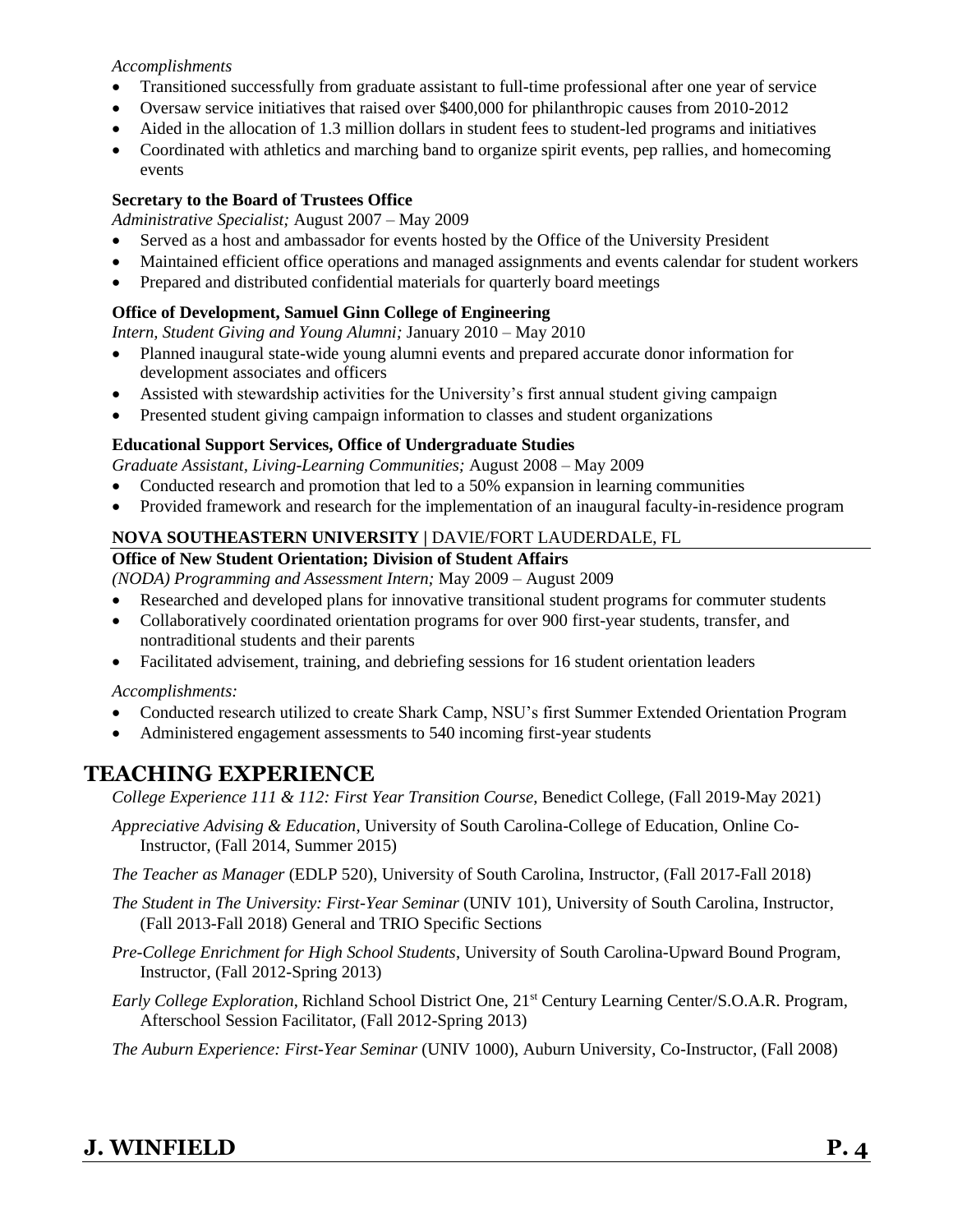### **ADVISEMENT & MENTORSHIP**

Alpha Phi Alpha Fraternity, Inc. – Gamma Pi Chapter, Benedict College, Faculty Advisor, 2020 - 2021

Freshman Class Officers, *Advisor*, Benedict College, 2019-2021

Men of Color Initiative, *Staff Mentor*, University of South Carolina, 2014-2015

Upward Bound Student Government, *Advisor*, University of South Carolina TRIO, 2012-2013

The Franklin Society (Underrepresented Male Student Group), *Advisor*, Auburn University, 2008-2012

REACH Community Service Freshman Leadership Program, *Advisor*, Auburn University, 2010-2011

Learning Community Activities Board, *Advisor*, Auburn University, 2008-2009

### **PROFESSIONAL SERVICE**

### **(NASPA) Student Affairs Professionals in Higher Education**

- Center Advocacy Group, Center for First-generation Student Success (2021 Present)
- Region III SERVE Academy Inaugural Cohort (2019-2020)
- National Undergraduate Fellowship Program (NUFP) Advisory Board Member (2019-2021)
- Region III Representative for Socioeconomic and Class Issues Knowledge Community (2019-2020)
- NUFP Dungy Leadership Institute Faculty Facilitator, Missouri State University, Springfield, MO (2018)
- Region III/SACSA Mid-Managers Institute (MMI), University of Tennessee, Knoxville, TN (2016)
- Region III SC Liaison, African-American Concerns Knowledge Community (2015-2016)
- Region III/SACSA New Professionals Institute (NPI), Emory University, Atlanta, GA (2011)

#### **South Carolina TRIO Programs Association**

- Wanda Hendricks-Bellamy Student Leadership Conference, *Sub-Committee Co-Chair*, (2014 2015)
- Tri-State Conference for TRIO Programs, *Technology & Facilities Committee*, Orlando, FL (2013)

#### **National Resource Center for the First-Year Experience and Students in Transition**

- Institute on First-Generation College Students, *Invited Faculty*, (2014 -Present)
- Program Reviewer for the Annual Conference on the First-Year Experience (2017-2019)
- Professional Learning Community for Advising at HBCUs (2020-2021)

#### **Other**

• Higher Education Leadership Foundation (H.E.L.F.) Lambda/Mu Cohort 2021 Fellow

### **PROFESSIONAL MEMBERSHIPS**

[Black First-Gen Collective,](https://firstgen.naspa.org/why-first-gen/black-first-gen-collective/black-first-gen-collective) Steering Committee, 2019-Present

Student Affairs Administrators in Higher Education (NASPA), 2009-Present

Southeastern Learning Center Association (SECLCA), 2014-2015, 2020-2021

National College Learning Center Association (NCLCA), 2012-2015

Southern Association of College Student Affairs (SACSA), 2011-2017

South Carolina TRIO Programs Association (SC TRIO), 2012-2017

### **UNIVERSITY COMMITTEES & SERVICE**

### **Southern New Hampshire University**

• Student Functional Purpose Unit

### **Benedict College Division of Academic Affairs**

- Student Success and Retention Committee, Chair
- Academic Advising Taskforce, Co-Chair
- Honors Programs Advisory Council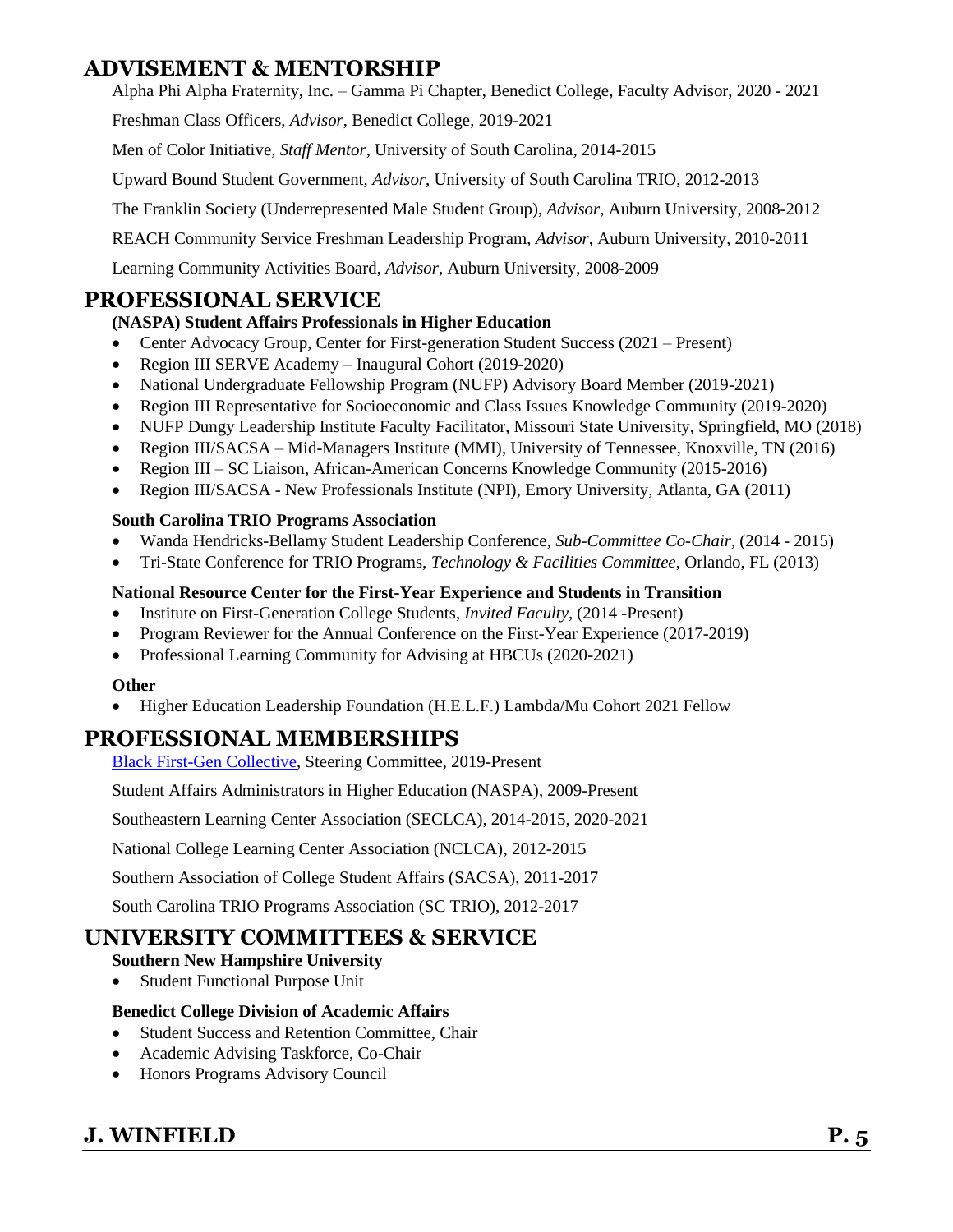#### **University of South Carolina Division of Student Affairs & Academic Support**

- First-Generation College Students Work Group
- Carolina Judicial Council (Student Discipline Board)
- Underrepresented Male Retention Work Group, Chair
- Professional Development Team, Co-Chair
- Director of Student Success Center Search and Screening Committee (2017)

Assistant Vice President for Student Success Search and Screening Committee (2019) John N. Gardner Inspirational Faculty Award Selections Committee (2018) Family Fund, Faculty and Staff Campaign, Co-Chair (2018-2019)

#### **Nova Southeastern University**

• University-wide Orientation Planning Committee

#### **Auburn University Division of Student Affairs**

- Anti-Discrimination Taskforce "No Hate Campaign"
- Assessment and Evaluation Team
- Departmental Review Taskforce
- Underrepresented Student Retention Work Group
- Facilities Student Outreach Committee

Vice President for Student Affairs Search and Screening Committee (2009) Leischuck Presidential Teaching Award Selections Committee (2010) University Multicultural Commission (2010)

#### **Western Carolina University, Cullowhee, NC**

• External Reviewer for the Office of Student Transitions (October 2018)

### **PUBLICATIONS / RESEARCH**

- Winfield, J.K. (2020, May). [To sync or async: Considerations for access in virtual learning.](https://www.ecampusnews.com/2020/05/04/synchronous-learning-access/) *eCampus News*: *Technology news for today's higher-ed leader.*
- Friedman, D., **Winfield, J.**, & Hopkins, K. (2019). Developing instructors for a first-year seminar. *Journal for Faculty Development.* Volume 33, Number 2, (pp. 11-18).
- Winfield, J. (2019, February). [First-gen in the first-year seminar.](https://firstgen.naspa.org/blog/first-gen-in-the-first-year-seminar) NASPA Center for First-generation Student Success*,* Blogs & News.
- Winfield, J.K. (2018, December). [The art of intervention: Partnering with faculty for](https://www.nacada.ksu.edu/Resources/Academic-Advising-Today/View-Articles/The-Art-of-Intervention-Partnering-with-Faculty-for-Early-Academic-Alert.aspx) early academic alert. *NACADA Academic Advising Today, 41(4)*.
- Dial, M., & **Winfield, J.** (2016). Digitally connecting students to success: Engaging first-year students through intrusive email outreach. *E-Source for College Transitions*, 13(2)*.*
- Moschella, E., Bouknight, J., Dial M., & **Winfield, J.** (2015). Connecting students to success: A comprehensive approach to retention and persistence. In S. Whalen (Ed.), *Proceedings of the 11th National Symposium on Student Retention*, Orlando, FL. (pp. 160 – 171). Norman, OK: The University of Oklahoma.
- Winfield, J. (2014, April). Call to persistence: A call center's impact on student success. *NCLCA Spring Newsletter*.
- Beitzel, J.R., Perez, A., Smith, D. & **Winfield. J.** (2010, October) *Mini-Program Review Process for Auburn University Division of Student Affairs.* Implemented research and model.

### **SELECTED WORKSHOPS / PRESENTATIONS**

*Presented over 20 educational sessions, workshops, and facilitated discussions at state-wide, regional, and national conferences and institutes.*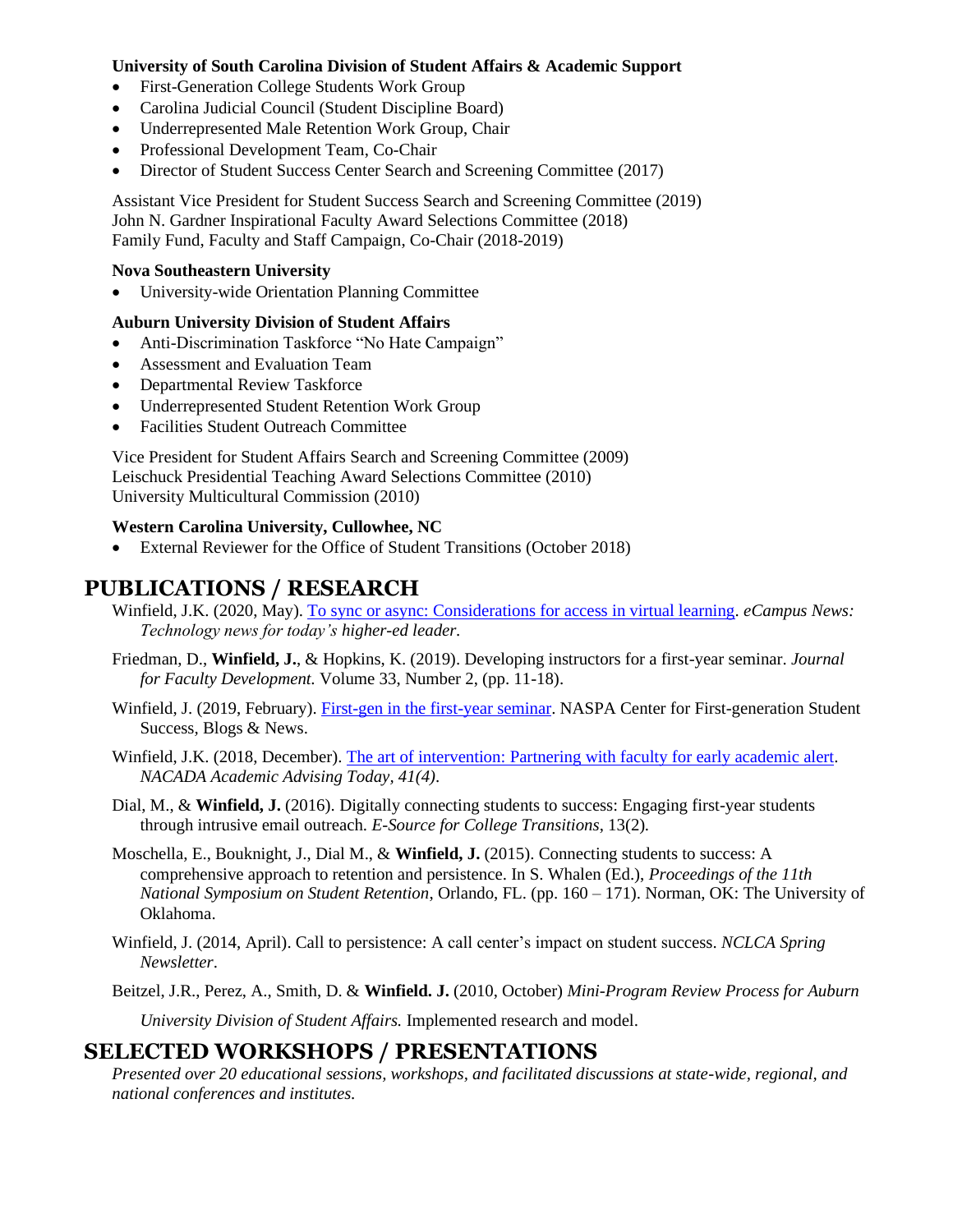### **J. WINFIELD P. 6**

- Cassidy, M. & **Winfield, J.** (February 2021). *The Pivot: A Communal Dialogue on FYE Amidst A Pandemic,*  40th Annual Conference on the First-Year Experience, The National Resource Center for The First-Year Experience and Students in Transition.
- Lyn, J. & **Winfield, J.** (October 2020). *The Heavy LIFT: An Approach to Retention for HBCUs and MSIs,*  27<sup>th</sup> Annual Conference on Students in Transition, The National Resource Center for The First-Year Experience and Students in Transition.
- Montgomery, W., Paige, R. & **Winfield, J.** (June 2020). *Implementing a Vision for Student Success at an HBCU,* Annual South Eastern College Learning Center Association (SECLCA) Virtual Conference, University of South Carolina, Columbia, SC
- Lyn, J. & **Winfield, J.** (February 2020). *For the Culture: Reimagining Retention to HBCU of the Year,* 39th Annual Conference on the First-Year Experience, The National Resource Center for The First-Year Experience and Students in Transition, Washington, D.C.
- Winfield, J. (February 2020). *First-Gen[ethics]: Fostering Mutual Understanding for Greater Success*, 50<sup>th</sup> Annual Meeting of the South Eastern Decision Sciences Institute (SEDSI), Charleston, SC
- Baldwin, A., Rease Miles, L., & **Winfield, J**. (June 2019). *Increasing the Institutional Sustainability of Your First-Generation Student Program*, Pre-conference workshop, First-generation Student Success Conference/NASPA Conference on Student Success, Orlando, FL
- Hopkins, K. & **Winfield, J.** (February 2019). *Low Cost and No Cost Faculty Development for First-Year Seminar Instructors,* 38th Annual Conference on the First-Year Experience, The National Resource Center for The First-Year Experience and Students in Transition, Las Vegas, NV
- Winfield, J. (February 2019). *First-Gen in the First-Year Seminar,* 38th Annual Conference on the First-Year Experience, The National Resource Center for The First-Year Experience and Students in Transition, Las Vegas, NV
- Bouknight, J., Dial M., & **Winfield, J.** (February 2017). *Connecting Students to Success: A Comprehensive Approach to Retention and Persistence,* Webinar, (CSRDE) Consortium for Student Retention Data Exchange
- Moschella, E., Bouknight, J., Dial M., & **Winfield, J.** (November 2015). *Connecting Students to Success: A Comprehensive Approach to Retention and Persistence,* 11th National Symposium on Student Retention, Orlando, FL
- Brunson, R. & **Winfield, J.** (June 2015). *Enhancing Student Success Through Purposeful Faculty*  Partnerships, 2<sup>nd</sup> Annual South Carolina College Learning Center Association (SCCLCA), Winthrop University, Rock Hill, SC
- Winfield, J. (February 2015). *Success Connect: Early Alert and Intervention at a Flagship Institution*, 34<sup>th</sup> Annual Conference on the First-Year Experience, The National Resource Center for The First-Year Experience and Students in Transition, Dallas, TX
- Beitzel, J.R., Perez, A., Smith, D. & **Winfield. J.** (March 2011). *Full Assessment…from a Mini Departmental Review,* National Association of Student Personnel Administrators (NASPA) Annual Conference, Philadelphia, PA

### **INVITED PRESENTATIONS & PANELS**

- Invited Panelist: (March 2019). *Engaging Historically Underrepresented Students*, New Faculty Academy, Center for Teaching Excellence, University of South Carolina, Columbia, SC
- Institute Faculty and Invited Presentations: (July 2018). *Factors that Contribute to Success for First-Generation College Students*, and *Developing Curricular, Co-Curricular Strategies and Initiatives Tailored for First-Generation College and Defining (and Refining) The Role of Faculty and Staff in First-Generation Student Success Students* at the Institute on First-Generation College Students, The National Resource Center for The First-Year Experience and Students in Transition, Columbia, SC